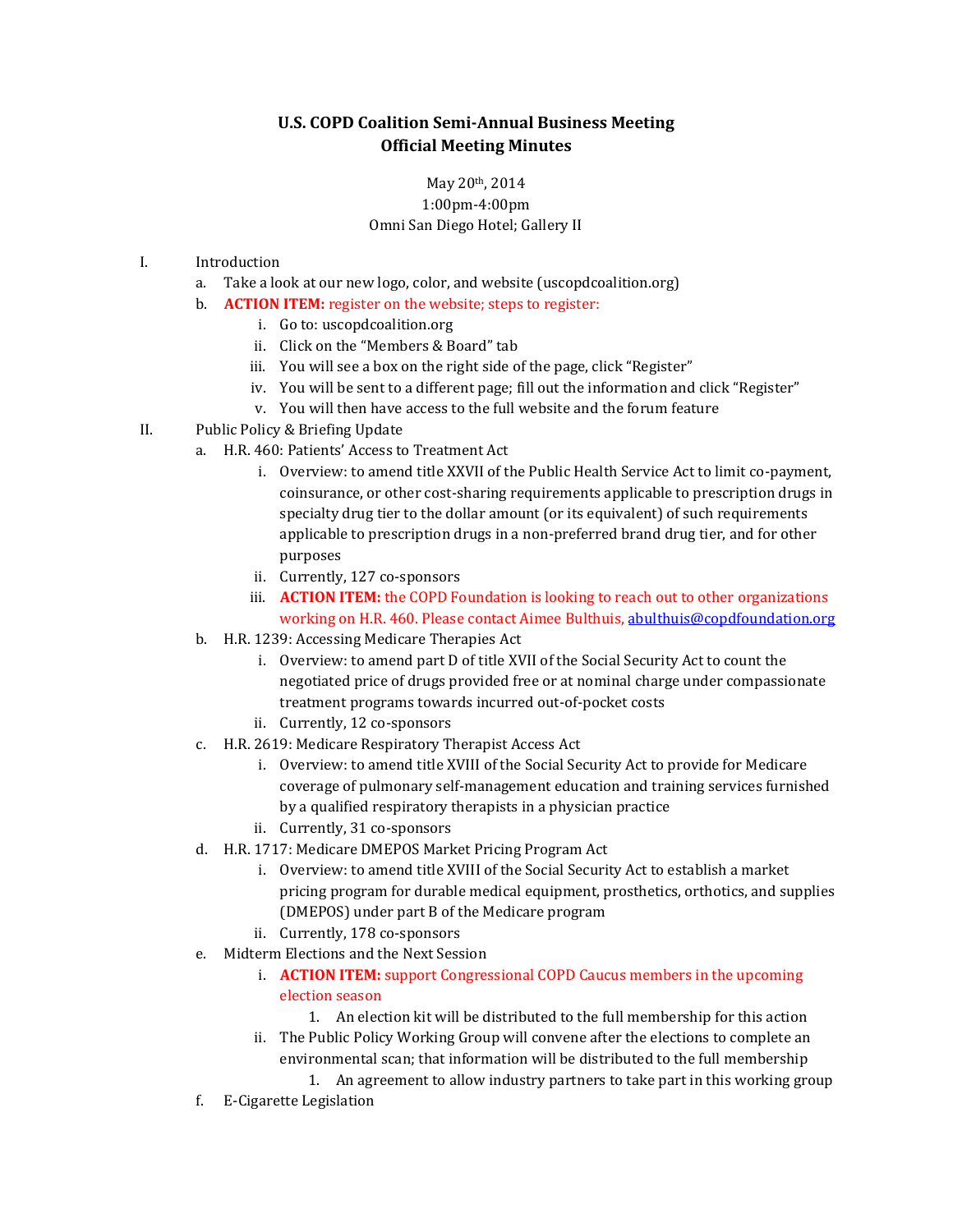- i. The U.S. COPD Coalition Board of Directors will create an optional sign on letter regarding it's' position on e-cigarettes
- ii. Each organization who wishes to sign on to this letter will have its logo attached to the bottom of the letter
- g. U.S. COPD Coalition Briefing
	- i. An overview of the event:
		- 1. Opening remarks, given by John Walsh
		- 2. COPD patient perspective, provided by Karen Deitemeyer
		- 3. Alpha-1 patient perspective, provided by Karen Erickson
		- 4. Data brief, given by Winston Liao
		- 5. Policy priorities, given by Miriam O'Day
		- 6. Closing/cocktail reception
		- ii. Successes:
			- 1. Gained three new Congressional Caucus Members
			- 2. Over fifty key attendees
			- 3. Overall, lots of positive feedback and interest
- III. Capitol Hill Updates
	- a. COPD and Alpha-1 Foundations Capitol Hill Advocacy Day- May 6th, 2014
		- i. Focused on the following priorities:
			- 1. H.R. 460, H.R. 1239
		- ii. Seventeen COPD and Alpha-1 advocates, with senior leadership, flew in from across the nation and held over 60 meetings with their congressional members
		- iii. Gained Congressional COPD Caucus members; support for both pieces of legislation
	- b. AARC Capitol Hill Day- April 1st, 2014
		- i. Focused on the following priority:
			- 1. H.R. 2619
		- ii. Respiratory therapists from across the country had 325 meetings with their congressional members
		- iii. Resulted in eight new co-sponsors of H.R. 2619; created bi-partisan support
- IV. Centers for Disease Control and Prevention Update
	- a. Please see the attached Centers for Disease Control and Prevention maps (also available on the USCC website), including:
		- i. Model-Based COPD Prevalence by County, United States, 2011
		- ii. Model-Based COPD Prevalence by Census Tract, United States 2011
		- iii. COPD Prevalence by Congressional District
- V. Strategic Plan Update
	- a. Please see the attached strategic plan of the USCC (also available on the website)
	- b. Next steps: create actionable, measurable activities to correspond with the strategic plan
- VI. State Coalition Project
	- a. A new project of the U.S. COPD Coalition based on the goals and objectives of the strategic plan
	- b. Overview:
		- i. An examination of our current eleven state and regional coalitions; many are active but are not active with the USCC
		- ii. An initial environmental scan was conducted which identified hundreds of potential organizations that could be part of the USCC nationwide
		- iii. What do current state and regional coalitions do? What is their potential value to the USCC?